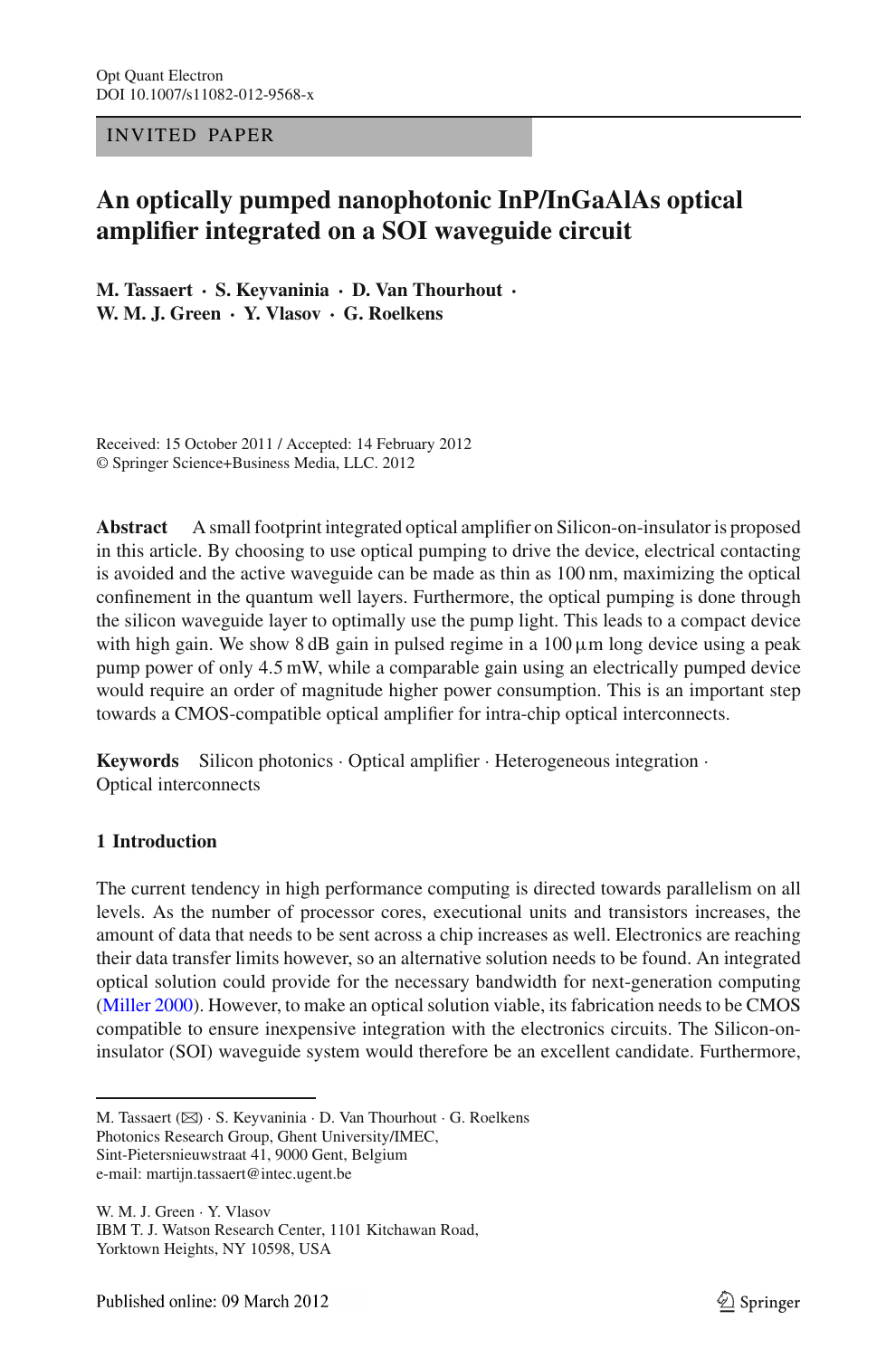the high index contrast waveguides that can be achieved, show low loss and allow very tight bends, reducing the footprint of the photonic circuit [\(Bogaerts et al. 2008\)](#page-5-0). However, to allow the realization of an integrated optical transmission system, also active components are required. Due to silicon's indirect band gap, creating these components remains a challenge on SOI. Several approaches exist to address this [\(Jalali and Fathpour 2006\)](#page-6-1), however currently the most successful demonstrations are based on heterogeneous integration of an active III–V layer stack on top of the SOI waveguide circuit [\(Jain et al. 2011;](#page-6-2) [Roelkens et al.](#page-6-3) [2010](#page-6-3); [Park et al. 2007](#page-6-4)[\).](#page-5-1) [This](#page-5-1) [can](#page-5-1) [be](#page-5-1) [achieved](#page-5-1) [either](#page-5-1) [by](#page-5-1) [direct](#page-5-1) [die-to-wafer](#page-5-1) [bonding](#page-5-1) [\(](#page-5-1)Augendre et al. [2010](#page-5-1)) or adhesive die-to-wafer bonding, using DVS-BCB as an intermediate adhesive between the SOI circuit and III–V layers [\(Roelkens et al. 2006](#page-6-5)). However, in these devices the active III–V waveguide is at least 500 nm thick, to ensure efficient current injection in the device. This limits the maximal confinement of light one can achieve in the active layers, reducing the maximal gain and increasing the necessary device length, thereby increasing the power consumption. However, if optical excitation of the semiconductor gain medium were used instead of electrical pumping, it would be possible to dramatically reduce the thickness of the active III–V waveguide, as current injection and ohmic contact layers would no longer be required. As a result, one can leverage the high index contrast between the III–V and the surrounding air and DVS-BCB cladding to create III–V membrane waveguides with a much higher confinement in the active layers. This stronger confinement can bring the design advantage of higher optical gain with lower total power consumption, a very relevant consideration for advanced on-chip optical interconnects. In this approach, a chip architecture is supposed in which an external pump is coupled to the chip as an external optical power supply. Due to recent advances in fiber-to-chip coupling, a coupling loss of less than 1 dB can be achieved [\(Shoji et al. 2002\)](#page-6-6) and using a commercially available pump laser, a wall-plug efficiency of 16 % can be expected [\(Kimura et al. 2000](#page-6-7)), making this a viable approach. In this article we propose and demonstrate a 100 nm thick membrane waveguide which is optically pumped through the underlying silicon waveguide layer.

## **2 Device layout**

The device structure is schematically shown in Fig. [1a](#page-2-0). It consists of two silicon access waveguides which are coupled to a III–V membrane waveguide by two inverted taper couplers. These couplers are designed to support an adiabatic transition of the fundamental TE mode in the silicon waveguide to the fundamental TE mode in the III–V membrane waveguide, for DVS-BCB layer thicknesses below 150 nm. The couplers consist of a linearly tapered 220 nm thick silicon wire of  $12 \mu m$  long below the III–V waveguide, starting from a width of 700 nm and tapering down to a width of 100 nm. The III–V waveguide is a strip waveguide with a width of  $2 \mu m$  and a thickness of 100 nm, which was found to be the optimal thickness to reach maximal confinement in the active region, independent of the number of quantum wells the region consists of. To maximize the possible gain, the active region consists of four compressively strained (0*.*85 %) AlGaInAs quantum wells of 7 nm thick with five tensile strained AlGaInAs (0*.*55 %, Q1.3) barriers of 10 nm, which is the highest number of quantum wells possible in a 100 nm thick wire. This quantum well stack is sandwiched between two 10 nm InP cladding layers and has a bandgap wavelength of  $1.6 \mu$ m. In Fig. [1b](#page-2-0), the mode profile in the membrane waveguide is shown for a wavelength of 1,550 nm, clearly displaying the high light intensity in the active layers. In this structure, a confinement of 0.22 can be achieved in the quantum wells, while in a previously demonstrated integrated electrically pumped amplifier the confinement is only 0.03, where consequently a device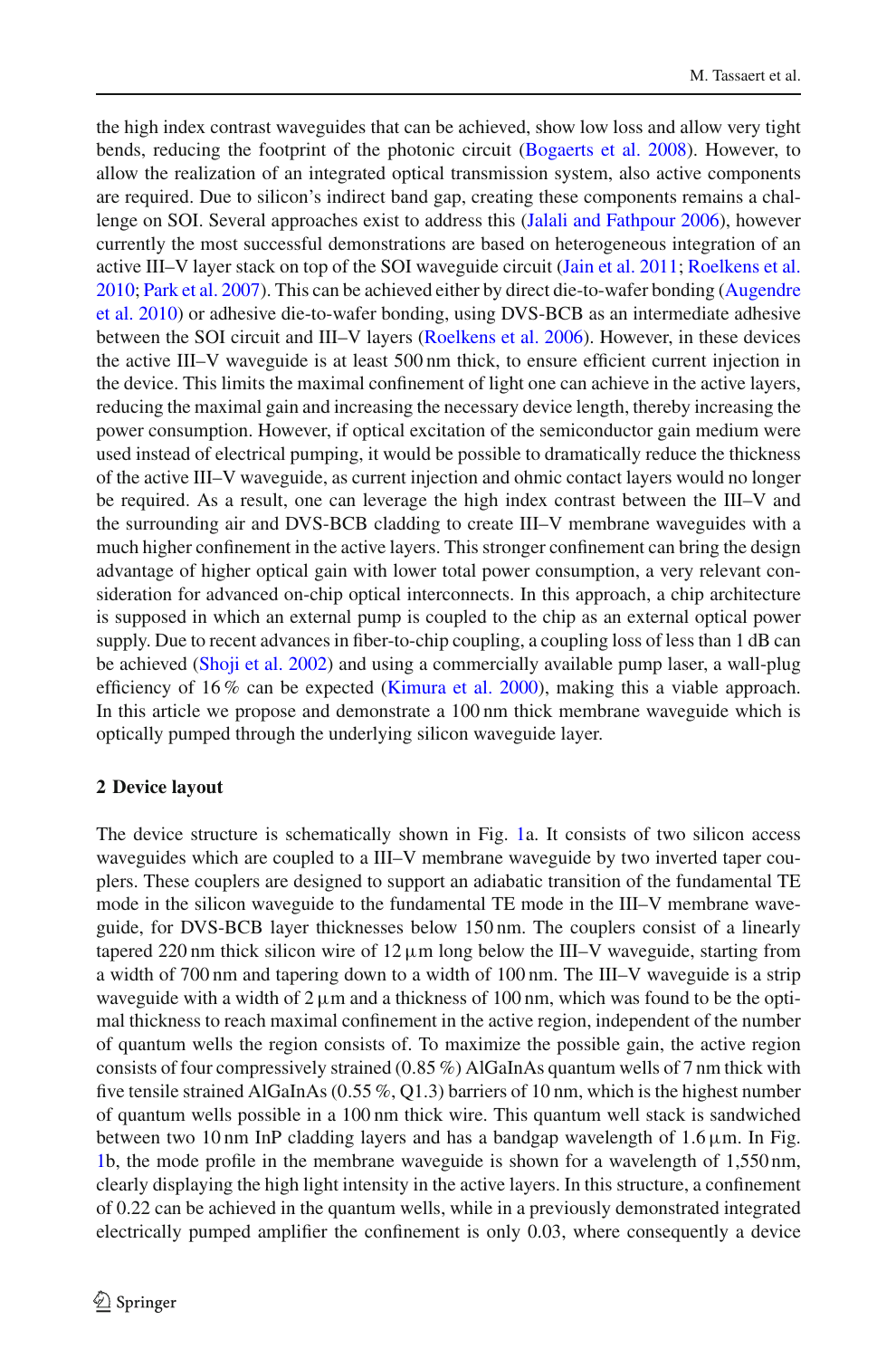

<span id="page-2-0"></span>**Fig. 1 a** Schematic view of the device. It consists of two silicon access waveguides, a membrane III–V waveguide and two intermediate tapering sections. **b** The mode profile in the III–V membrane waveguide

length of 1*.*3 mm is necessary to reach 13 dB of gain [\(Park et al. 2007\)](#page-6-4). Thanks to the very high confinement in the membrane waveguide this device length could be reduced by a factor of 7, leading to a significant power reduction. This also has a drawback however: the output power will saturate faster than in a design with low confinement. The device is coupled to optical input/output fibers through two grating couplers, which have a coupling loss of 5 dB per coupler and a bandwidth of 70 nm [\(Taillaert et al. 2006\)](#page-6-8).

# **3 Fabrication**

Fabrication of the SOI waveguide circuit was done using 193 nm deep UV lithography and dry etching on a 8 inch SOI wafer in a CMOS pilot-line [\(Epixfab 2004\)](#page-6-9). After dicing of the wafer, the seperate dies are cleaned for 15 minutes in a Standard-Clean-1 solution at 75C. In the mean time, the III–V dies are prepared for bonding by removal of the InP/InGaAs sacrificial layer pair, using a  $3HCl:H_2O$  solution and  $1H_2SO_4:1H_2O_2:18H_2O$ solution respectively. After this, a diluted DVS-BCB solution (1BCB:5Mes) is spincoated on the SOI die at 5,000 rpm. After the evaporation of the mesitylene, the dies are brought into close contact and cured at  $250^{\circ}$ C for 1 h. Then, the InP substrate is removed using a combination of mechanical grinding and wet etching using a 3HCl:H2O solution until the InGaAs etch stop layer is reached. After removal of the etch stop layer using a  $1H_2SO_4:1H_2O_2:18H_2O$ solution, a 50 nm thick  $SiO<sub>2</sub>$  hard mask is deposited. This hard mask is patterned using contact lithography. Dry etching the hard mask and the III–V stack leaves the III–V membrane waveguides. Figure [2a](#page-3-0) shows a top down microscope image of the fabricated device. Figure [2b](#page-3-0) shows a transmission electron microscopy image of the quantum well layer stack bonded to the SOI waveguide circuit. From this figure, it can also be seen that the DVS-BCB bonding layer has a thickness of only 260 nm in the etched parts of the 220 nm thick silicon layer, which means that the bonding layer thickness is only 40 nm at this location. Typically the thickness stays within a range of 50 nm using a thin bonding layer recipe, and therefore the DVS-BCB thickness is within the margin to have good coupling in the inverted taper couplers.

# **4 Characterization**

# 4.1 Continuous wave experiment

To measure continuous wave (CW) gain, a pump-probe experiment was performed. A pump beam at a wavelength of 1,545 nm was combined with a probe beam using a 99/1 combiner and sent through the device. By comparing the probe transmission through the device with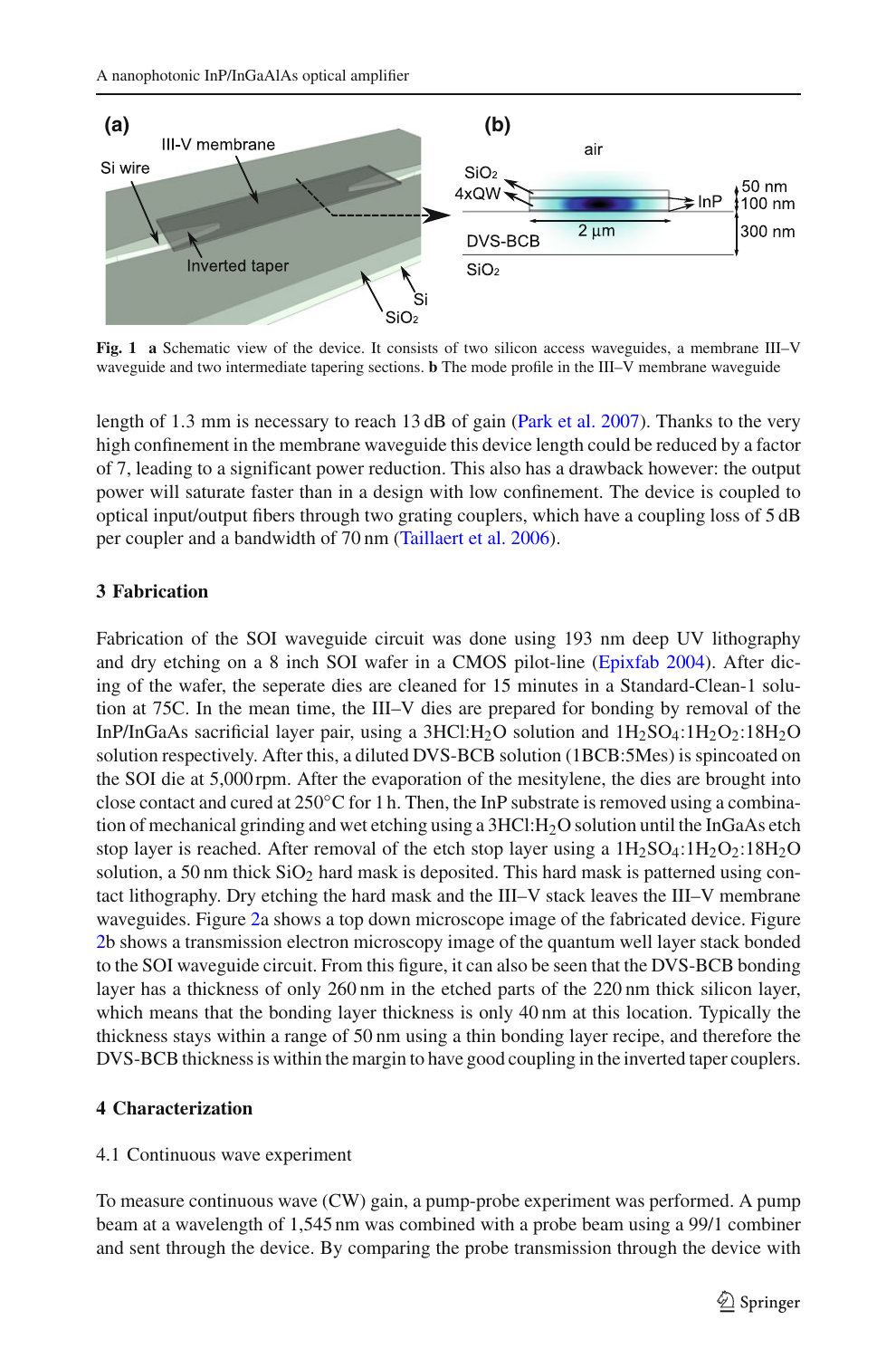

**Fig. 2 a** Optical microscopy image of the fabricated devices. **b** Transmission electron microscopy image of the III–V waveguide in the fabricated device

<span id="page-3-0"></span>

<span id="page-3-1"></span>**Fig. 3** a Measured CW gain in a 100  $\mu$ m long device. **b** Net gain achieved a 100  $\mu$ m long device for a pulsed pump. In both experiments the pump was at 1,545 nm and the pump power shown in the *graph* is the on-chip power, calculated by subtracting the 5 dB grating coupler loss from the measured pump power before the chip. The different curves correspond to different probe wavelengths

the transmission through a reference silicon waveguide, the net gain in the III–V membrane waveguide can be extracted. In the experiment, both the pump power and the probe wavelength are varied. The results for a  $100 \mu m$  long device are shown in Fig. [3a](#page-3-1). When the pump power is increased, the absorption of the probe decreases as expected and eventually starts saturating. However, the point where we have net gain is not reached. This lack of net gain can be attributed to thermal effects, degrading the device performance primarily caused by a smoothing of the Fermi-Dirac distribution of holes and electrons [\(Van Campenhout 2007\)](#page-6-10). This has two effects: next to a direct reduction of the gain peak, it also reduces the absorption of the pump beam, leading to a lower amount of generated carriers for a certain pump power. This effect can be seen in Fig. [3a](#page-3-1) by extrapolating the absorption at 1,545 nm at high pump powers. Both non-radiative recombination of the generated carriers (predominantly surface recombination) and free carrier absorption of the probe and pump beams are a cause for the heating of the device.

#### 4.2 Pulsed experiment

To test our hypothesis that thermal effects cause the lack of gain, we have also performed a pulsed experiment. In this experiment, the CW pump laser is replaced by a directly modulated distributed feedback laser which also operates at 1,545 nm and produces pump pulses of  $0.3 \,\mu s$  long with a period of 10  $\mu s$ . This low-duty cycle pump signal avoids thermal effects, as the device's thermal time constant was determined to be  $3.7 \mu s$ . To boost the pump power,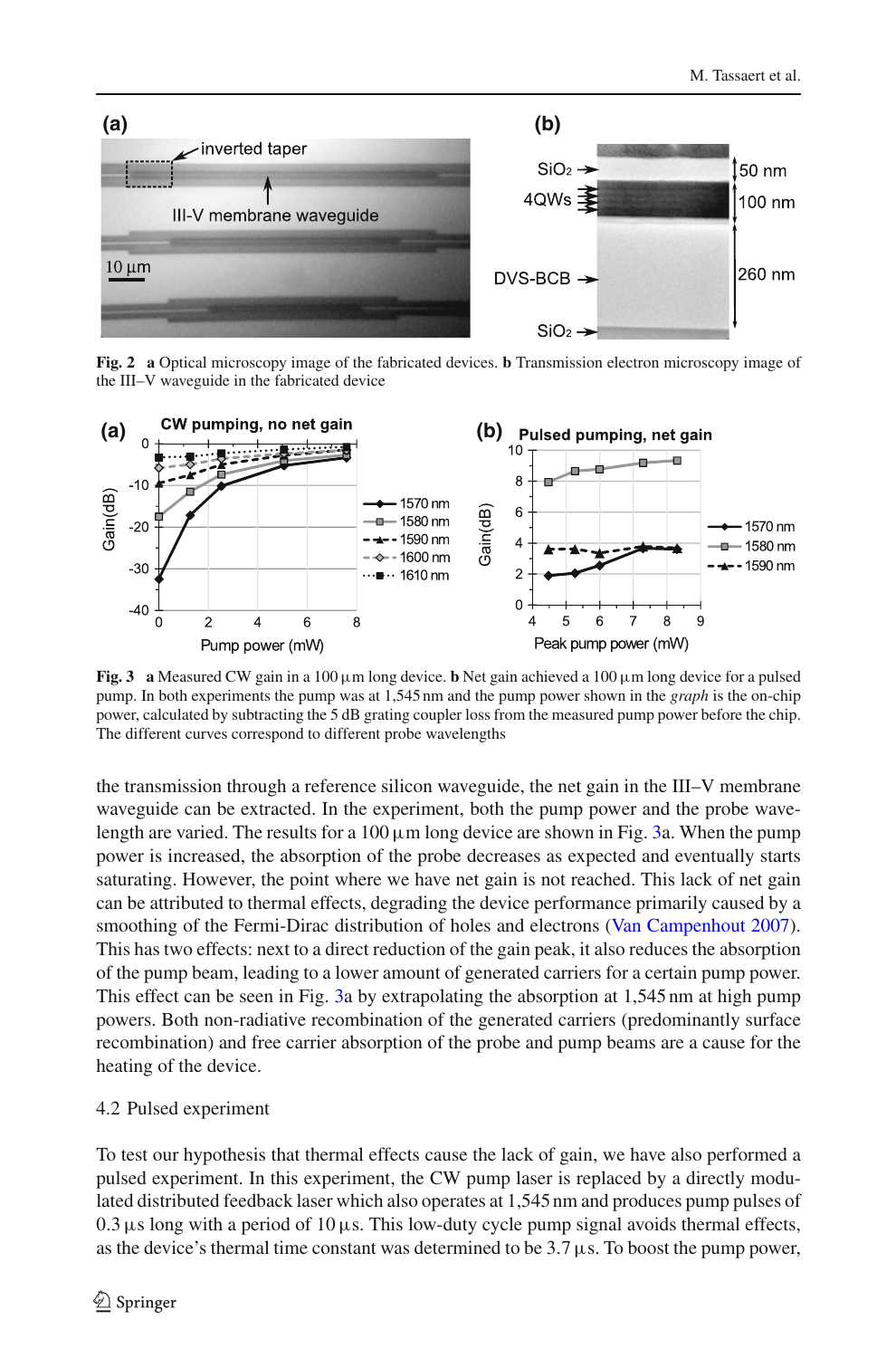

<span id="page-4-0"></span>**Fig. 4 a** Measurement setup for the pulsed experiment. **b** Trace of the resulting pulse profile (*black*) and the trace of the transmission through the reference waveguide. This measurement is for a 1,570 nm probe beam and a peak pump power of 7*.*29 mW which yields a net gain of 3*.*7 dB. The *dashed line* shows the transmitted power through the reference waveguide

the pulses are sent in a C-band erbium doped fiber amplifier (EDFA) and afterwards filtered by a band pass filter to avoid that the amplified stimulated emission (ASE) of the EDFA would pump the device. The pump is sent together with a CW probe beam in the device. Because of the pulsed character of the pump signal, the CW probe signal is amplified only during the duration of the pump pulse. After transmission through the device, the probe is amplified using a L-band EDFA and filtered in a band pass filter, which also removes the remaining pump. The resulting signal is then measured using an optical oscilloscope, which was referenced to the zero level before measurement. The setup is shown in Fig. [4a](#page-4-0) and one of the measured probe traces is shown in Fig. [4b](#page-4-0). The variation on the trace during the pump pulse is caused by an imperfect pump pulse shape and therefore the net gain is extracted by averaging the measured power over the peak  $0.1 \mu s$  of the pulses and subtracting the average of the trace measured through the reference waveguide. The achieved net gain is plotted in Fig. [3.](#page-3-1) From these results, it is clear that thermal effects must be the cause for the lack of gain in CW regime. A gain of 8 dB is achieved in pulsed regime for a peak pump power of only 4*.*5 mW, while in CW regime the device doesn't reach transparency for a comparable power. Taking into account a wall-plug efficiency of the pump laser of 16 % and a coupling loss of 1 dB, the total power required to drive the III–V membrane waveguide is found to be 35 mW, considerably lower than the required power in the electrically pumped amplifier integrated on SOI reported in [\(Park et al. 2007](#page-6-4)), which is estimated to be more than 150 mW. Furthermore, it seems that the gain is already saturated for the lowest used pump power at 1,590 nm, while it is still increasing a little for the shorter wavelengths. This increase is quite small however, because of absorption saturation of the pump beam. To increase the gain even more, one should move to a shorter pump wavelength, but in the current setup the limited bandwidth of the grating couplers limits the separation between pump and probe wavelength.

#### 4.3 Thermal analysis

To achieve CW gain, the thermal performance of the device needs to be improved. To evaluate the current design, the thermal resistance of the device was simulated using COMSOL (Fig. [5a](#page-5-2)). It seems that the device has a thermal resistance of 9 K*/*mW. This high value can be attributed to both the low thermal conductivity of the 260 nm thick DVS-BCB bonding layer (0.3 W/(mK)) and the  $2 \mu$ m thick buried oxide layer (1.27 W/(mK)) which forms the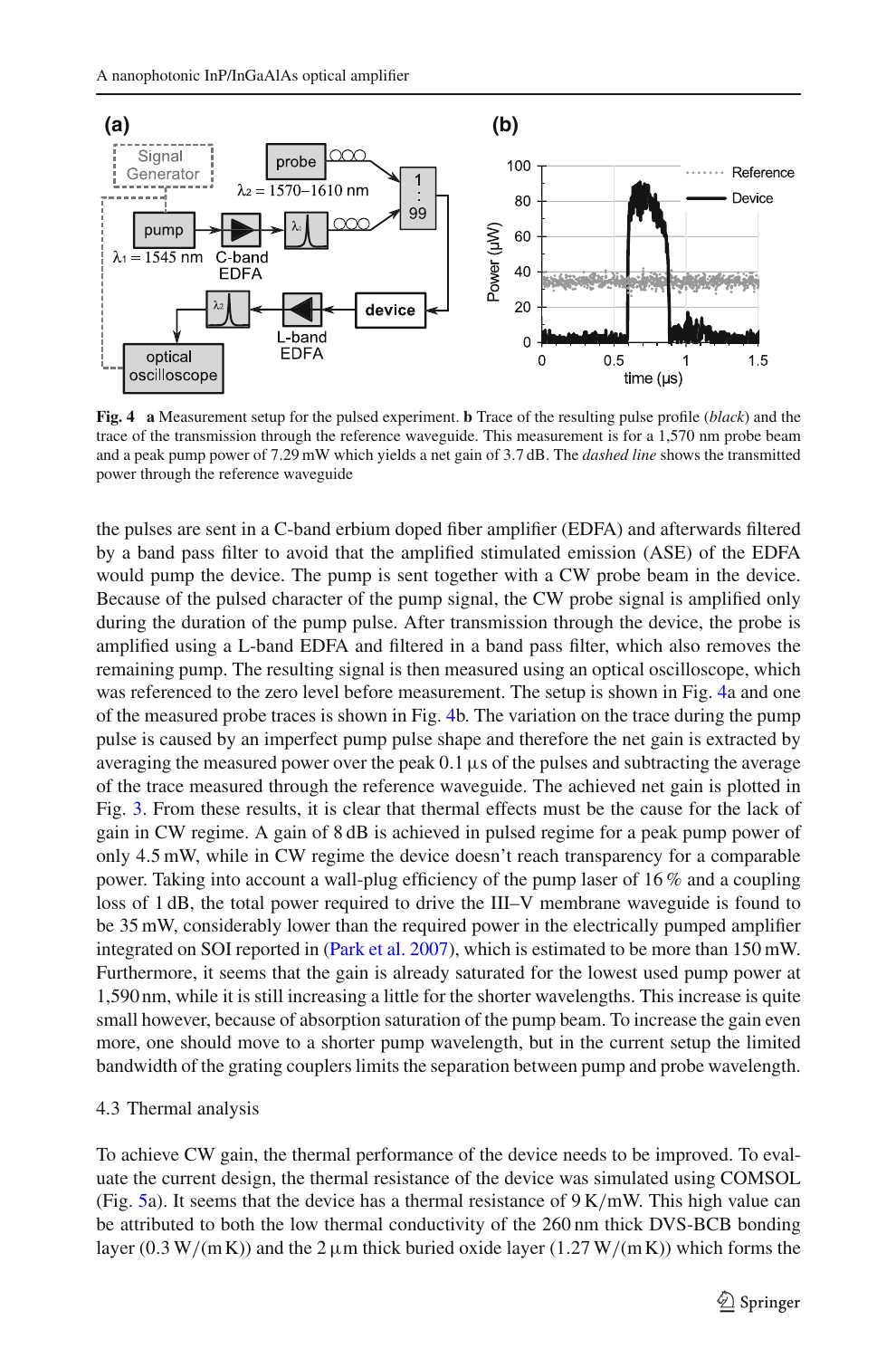

<span id="page-5-2"></span>**Fig. 5 a** Thermal simulation in COMSOL of the fabricated device for a heat dissipation of 1 mW. **b** Thermal simulation in COMSOL of an improved design with shallow etch and heat spreader for a heat dissipation of 1 mW

cladding for the silicon waveguides [\(Van Campenhout 2007](#page-6-10)). Furthermore, the heat is dissipated in a small volume, which has a small contact area with the SOI die. As we cannot change the bonding material and buried oxide thickness easily, we can only improve the thermal behaviour by increasing this contact area. There are two strategies to do this: first of all, the III–V membrane waveguide could be shallow etched instead of completely etched. This allows for a heat flow towards the shallow etched parts of the III–V waveguide. At the same time, this also decreases the scattering loss in the waveguide and the amount of non-radiative recombination due to a reduction of surface recombination. If the shallow etch is deeper than 40 nm, the reduction in confinement in the active region is furthermore limited to 0.01. A second strategy is the use of a thick  $SiO<sub>2</sub>$  overcladding with a highly conducting metal layer on top, which acts as a heat spreader. The simulation shows that the combination of these strategies, using gold as a heat spreader, reduces the thermal resistance of the structure by a factor of three to 3 K*/*mW (see Fig. [5b](#page-5-2)).

#### 4.4 Conclusion

In summary, we have proposed to use thin III–V membranes to create an efficient integrated optical amplifier on SOI. The first fabricated devices show no CW gain however, which seems to be caused by thermal effects. The measured net gain of 8 dB in pulsed mode at a peak pump power of only 4*.*5 mW shows the potential of this device. To address the thermal quenching of the gain, we have proposed to use a shallow etched waveguide instead and to add a heat spreader on top. In future work, we will implement these solutions and use horizontal couplers instead of grating couplers to be able to pump the devices at shorter wavelengths as well.

**Acknowledgments** Martijn Tassaert acknowledges the Bijzonder Onderzoeksfonds (BOF) for a doctoral grant.

## **References**

- <span id="page-5-1"></span>Augendre, E., Fedeli, J.-M., Bordel, D., Ben Bakir, B., Kopp, C., Grenouillet, L., Hartmann, J.-M., Harduin, J., Philippe, P., Olivier, N., Fournier, M., Zussy, M., Lefebvre, K., Sturm, J., Di Cioccio, L., Fulbert, L., Clavelier, L.: Direct bonding for silicon photonics. In: 2010 Photonics Global Conference (PGC 2010), p. 5 (2010)
- <span id="page-5-0"></span>Bogaerts, W., Liu, L., Selvaraja, S., Brouckaert, J., Taillaert, D., Vermeulen, D., Roelkens, G., Van Thourhout, D., Baets, R.: Silicon nanophotonic waveguides and their applications. In: APOC, pp. 71341O–71341O– 13 (2008)